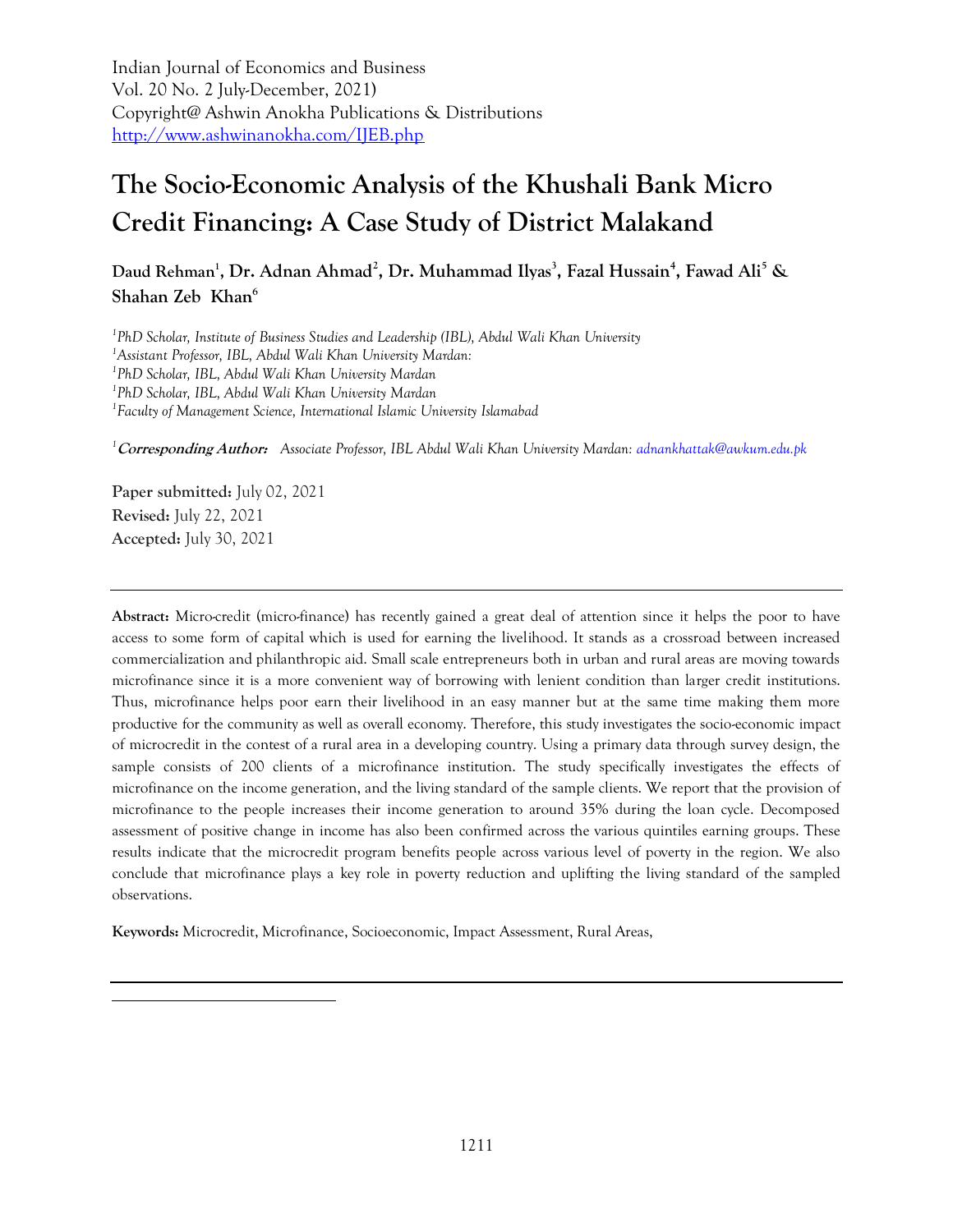# **1. Introduction**

Microcredit (Microfinance) has been gaining attention recently with respect to reduction in the poverty alleviation of the deprived communities particularly in the developing countries. Microfinance stands as a crossroad between increased commercialization and philanthropic aid (Emily, 2005). People of the rural areas move toward microfinance more in comparison to urban areas since rural areas have been targeted more by microcredit institutions than urban areas. Thus, microfinance institutions play a pivotal role to support the poor without collateral.

Among the many economic challenges, poverty is a widespread issue in the developing economies. About 40% of the total population is living below the poverty line. To reduce the poverty in the developing countries, the concept of microfinance was developed. Microfinance can be traced back to the early 1970s. Robinson (2001) and Otero (1999) argue that during the 1960 to 1970, microfinance was developed to provide small scale loans to the poorest people of the society on the premise of provision of subsidies under the rural support programs. This support program is likely to charge a high-interest rate to cover credit delivery costs. Robinson (2001) argue that it was a turning point for the rise of microfinance institutions (MFI).

One of the seminal works on the microcredit financing started from the establishment of Grameen Bank. The idea was to provide credit to the locals in rural areas of the Bangladesh (Jobra, Chittagong). The founder of the Grameen Bank, Dr. Muhammad Younus observed the success of the project with few experiments and went on the create peer (group) based credit schemes to cover for the default of the microcredit facilities extended to the poor. Each group member was made responsible for another member in case of default. His idea was to safeguard the interests of the both the lending industry as well as the clients. The success of the Grameen Bank credit facility led to the generation of microcredit industry in the rest of the world. Most of the countries replicated this model such as Nigeria, Oman, Sri Lanka, India, and Pakistan.

In Pakistan, the concept of microfinance started from a pilot project of Orangi of the agha Khan Foundation for the uplift of the Katchi Abdies of Karachi. It was adopted by other institutes of the country such as Orix leasing, Bank of Khyber, Karakorum Cooperative Bank limited, Khushali Bank and first Microfinance Bank Limited. Some institutes such as Bank of Khyber and Orix Leasing are profit oriented organizations while other are purely established with the sole objective of provision of microcredit to the poor for their uplift and to increase their income generating capacities. Even some non-governmental organizations such as Kashaf and Asasah also started working in the areas of microfinance. However, these organizations claim that their primary focus is on the poverty reduction. Others claim that their main aim is to support rural development as one of the primary goals of their micro financing such as Sarhad Rural Support Program (SRSP), Punjab Rural Support Program (PRSP) and National Rural Support Program (NRSP).

The Central Bank of Pakistan (State Bank of Pakista, SBP) is the governing institution of financial market (financial institutions). SBP issued a Microfinance Bank ordinance in 2000 and as such banks and other MFIs were established under the ordinance for the poverty reduction through the provision of microcredit.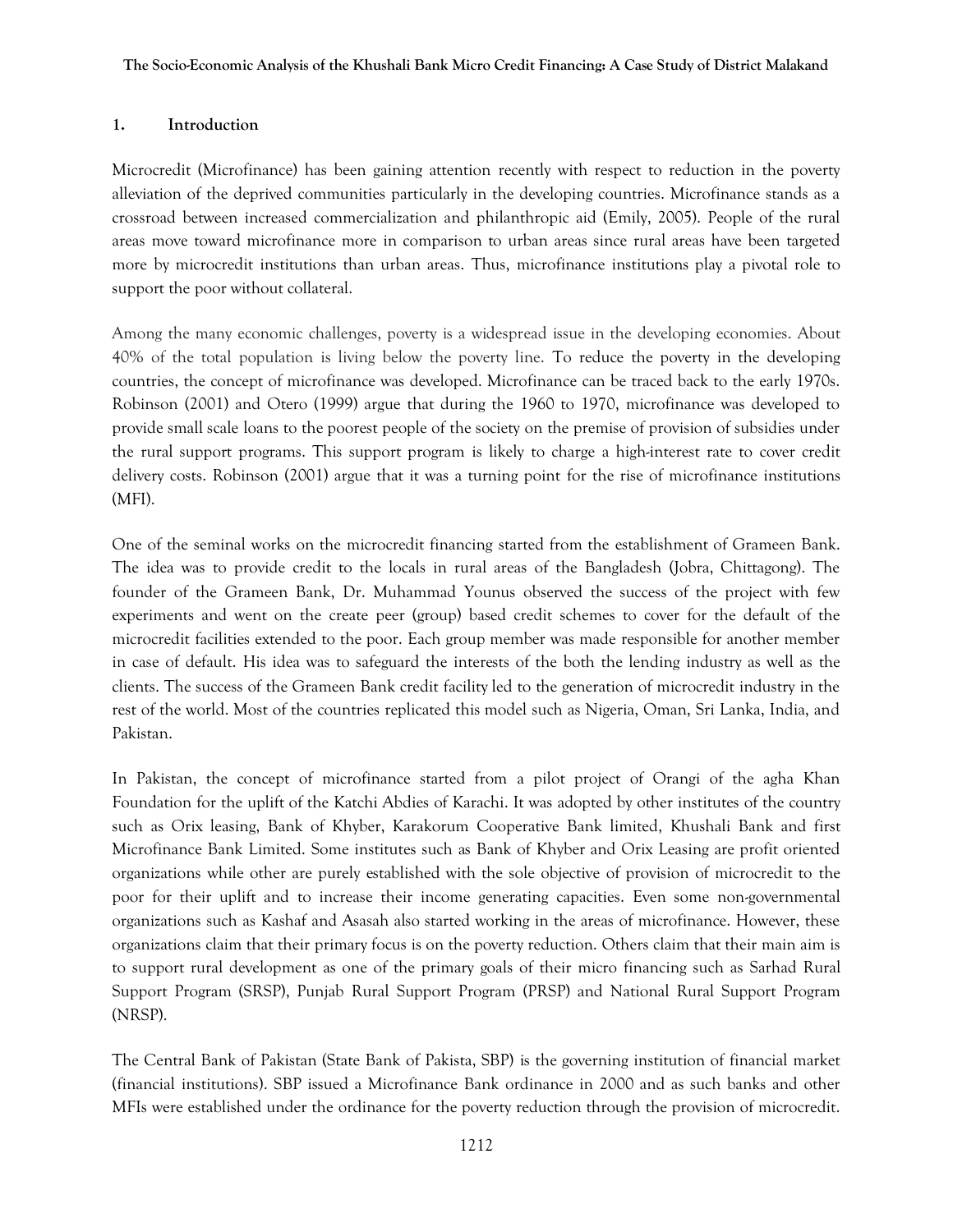One such bank is the Khushali Bank with the specific objective of microfinancing with a huge assets and clientele. This Bank not only provides financial assistance but also helps the private sector to improve the livelihood of the poor to eradicate other financial constraints.

Studies show that microcredit is used to eradicate poverty through provision of funds to enable them to sustain and expand their business operations (Shahab, 2014). He studies socioeconomic indicators and its effect on poverty reduction. The study finds that microcredit in one of the strong indicators of poverty reduction through income generation and expansion of the business operations. Others report that such funds provision to the vulnerable segment of the society help in enhancing the livelihood of the people (Chirkos, 2014). However, the author also argues that an attention shall also be given to other factors such as illiteracy, unawareness, stress, and depression of such segments of the societies. One such example is of Ethiopia which is facing formidable challenges to poverty reduction. In this perception government and non-government organization is engaged to reduce poverty. Thus, the aim of this study is to evaluate the provision of microcredit financing in one of the rural areas of Pakistan. Specifically, we investigate whether, microcredit enhance the lifestyles of the poor masses. We also examine if the provision of microcredit to rural small businesses as well as individual skilled personnel increase their income generation. This study is conducted as a sample study in one of the rural areas of the north west province of Khyber Pakhtunkhwa of Pakistan.

We collect primary data from 200 active clients of one of the leading Microfinance Banks of the country namely Khushali Bank, which is the sole operator of the public sector in the study area. We use an adapted questionnaire. We use different statistical techniques such as paired t-tests, Quintile approach, and linear regression for the causal effect. We find that micro-credit enhances the living standard of the poor mass of the society. We report that micro-credit facilities uplift 35.16% income of the rural areas of the said district. We also report that the socioeconomic indicators rise with the provision of microcredit to the poor masses in this rural area. This study helps in the identification of the determinants of the poverty reduction system in rural society. This study also helps in understanding the factors that improves and enhance the entrepreneurial capacities of a business. Furthermore, this study also supports the government in policymaking with respect to provision of microcredit with specific reference to ease in the collateral and other lengthy process in such capital fund support.

The rest of the paper is scheduled as follow. Section 2 report the literature; methodology is presented in section 3; results are explained in section 4 while the last section concludes the study.

# **2. Literature Review**

Micro-credit has been gaining attention in the recent past due to its capacity of helping one of the deprived communities of the society. It stands as a crossroads between increased commercialization and philanthropic aid (Emily,2005). The author argues that people in rural areas are moving toward microfinance since it is the most convenient way of borrowing. Thus, microfinance institutions (MFI) play a pivotal role to support the poor without or with very less collateral as well easy processes.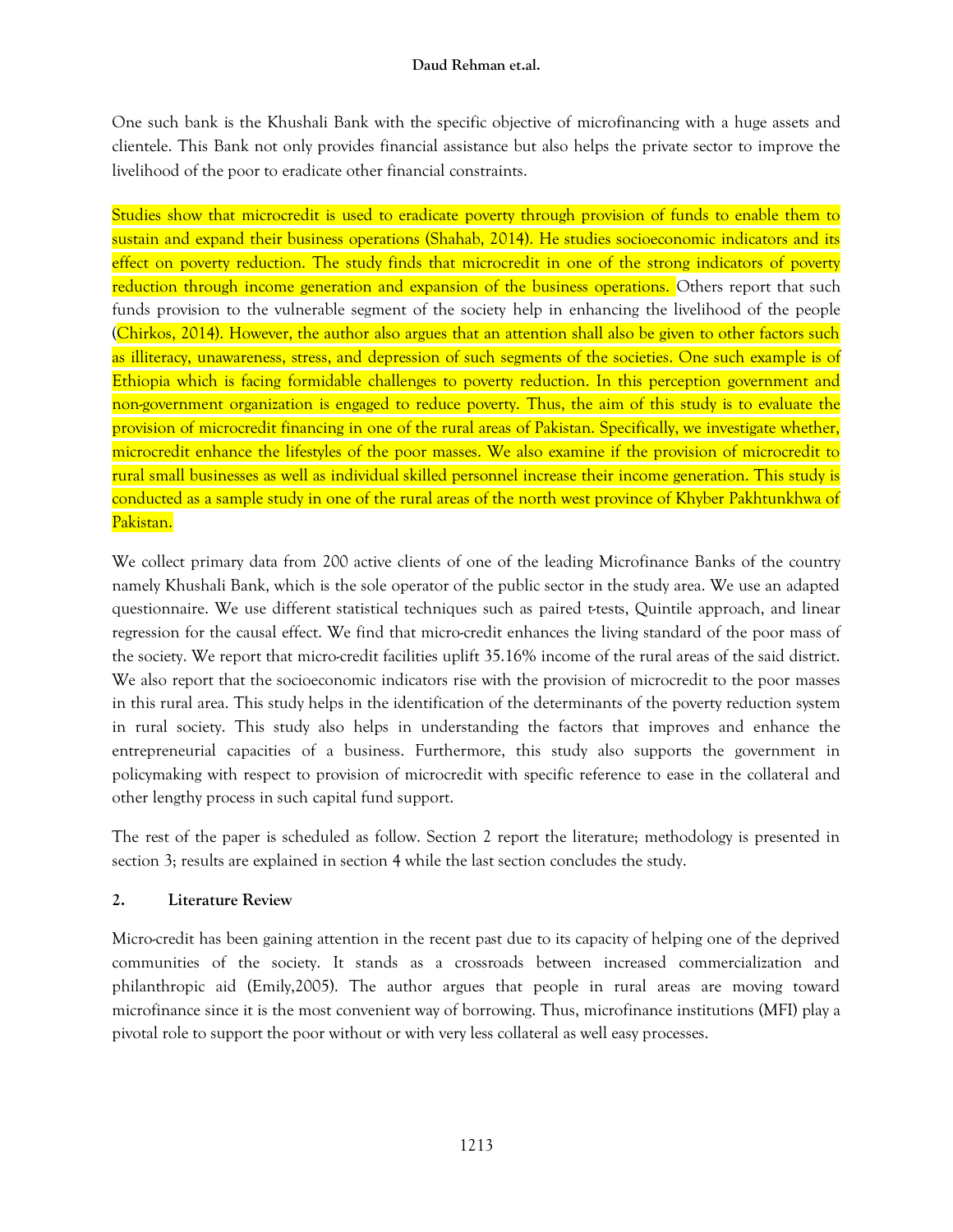## **2.1 Microcredit and Poverty Reduction**

Prior literature reports that Microcredit (MC) is used as a panacea for poverty reduction mostly in developing countries such as Pakistan (Shahab, 2014).Developing countries pay special attention in alleviating poverty in vulnerable societies through MC. Studies have investigated the socioeconomic indicators such as income generation, and poverty reduction, to assess their effect on pre and post MC facility. They report that the socioeconomic indicators record a positive trend when provided with MC facility. For example, Chirkos (2014) examines the association of MC and the livelihood of vulnerable people in society and report that MC facility enhances the livelihood of the poor masses of the society. Through, many researchers report that MC is used as a vaccine for poverty reduction yet some reports that this concept is contradictory because poverty is an international matter which can have many determinants. For example, illiteracy, unawareness, stress, and depression have been reported to hinder the process of poverty reduction. For instance, Ethiopia is facing formidable challenges to poverty reduction due to the stated factors (Chirkos, 2014: Alam&Ali,2010). These studies also report that people prefer to opt for MC facilities due to its convenience of financing the daily needs of these people and also the easy processes of capital funding.

## **2.2 Micro-credit and Income Generation**

Another strand of research reports that MC is aslo used to increase the exisitng income generation capacities of the small businesses as well as individual skilled workforce. For example, Mahmood (2016) studies the two districts Dera Ghazi Khan, and Layyah of the Punjab Province. He finds that MC facilitates the uplift the lives of the clients of the MFI as well as the income generation capacities of these clients. specifically, he finds a positive relationship between income generation and living standards. Khandaker (2003) uses panel data of the Bangladesh Investment Studies (BIDS) and World Bank (188-1999). Using a comparative study of males and females, the study reports that mostly female clients of these MFIs dominate in terms of income generation and consumption. Male participants were found to have little impact in this matter. Khan and Sherazi (2009) compare two segments of the society namely poor and extremely poor. They report that poor outperforms the extremely poor masses in income generation and the living standards. These and other studies report that one of the reasons of such differences may be attributed to the use of credit for protective purposes rather than precautionary motives.

# **2.3 Micro-Credit and Savings**

Majority of the studies in the context of the MC and MFI have been carried in the developing nations due to low quality of living standards, an extremely high percentage of people living below poverty lines and less opportunities for income generation. Qureshi (2012) report that in Pakistan, almost 70% of the population in Pakistan is living in the rural areas. He argues that the abundant natural resources in Pakistan are normally utilized for poverty reduction. The author reports that the number of people who have benefited from MC accounts for 5% of the whole population, which is considerably very low. Others report the same conclusions that some people only borrow for provision of basic facilities to their families such as to save to basic education to their children, and also pay for their healthcare, and services.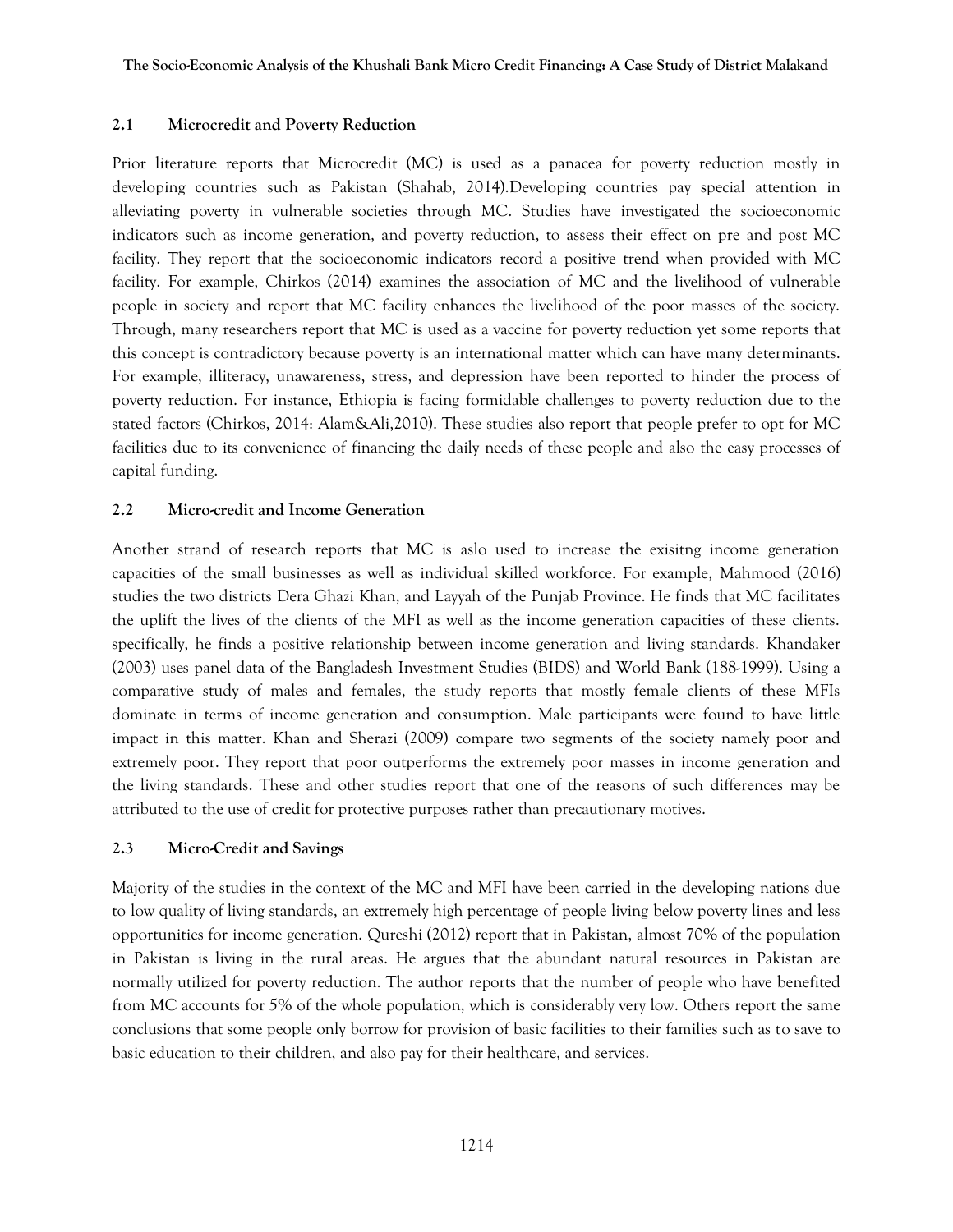# **2.4 Microcredit and Standard of Living**

Luqmanet. al., (2016) examine the effect of MC on the living standard of people living in the rural areas of Punjab Province. They report that majority of the clients of the MFIs were females and illiterate. They report a positive association living standards for vulnerable people in society and MC facilities. Schrieneret. Al., (2002) report that MFIs help established the small and medium enterprises to help the poor masses of the society in starting a new business. These new businesses not only create employment opportunities but also help build their assets. They examine the impact of micro-credit on the standards of living of the poor in the United States. The results of the study reveal a positive association of MC and living standards of their clients. The study also reports that clients were able to repay the loan at the time of maturity. Gobi et al (2005) reports similar results for a comparative study of Nepal and Pakistan. These and other studies conclude that microfinance play a pivotal role in poverty reduction as it provides a gateway for poor people to develop their skills and enhance their standard of living.

## **2.5 Microcredit and Socioeconomic Indicators**

Lavoori (2010) studies MC beneficiaries and their socioeconomic indicators (SEI) in India. Using data from 237 clients from two different social strata of District Andra Pradesh, Chinnathippasamudram (CTM) and Ankisettipalle to analyze the effect MC on the SCI (self-help group members, age, family size, household income, member household education, and size of land). The sample of the study consisted of only women to analyze their participation in the socio-economic decision-making. The findings suggest that microfinance enable women to indulge in the socioeconomic decision making of their families as well as castes systems. Coleman (2002) argues that poor people may benefit from MC to improve their living standards and in particular education, health facilities, access to proper sanitation, and quality food etc. These and other studies conclude that MC benefits in enhancing the SCI of the clients of the MFIs. One of the reasons put forward by these studies is these clients uses the MC facilities for small businesses outlets and increasing the operations of these outlets leading to the development in the entrepreneurial skills and increasing their profits.

Another aspect of the SCIs and MC is the empowerment of women in rural areas. Adama (2015) analyzes the effects of NGOs operations, MFIs, and other donor agencies in terms of women empowerment and poverty alleviation. The study suggests that MC acts as a significant factor on income generation of these women clients which leads to contribution to the family finances and thus enables women in decisionmaking in their families. Similar studies have been carried out in many developing countries with consistent results of increase in income generation for female clients and thus sharing the important socioeconomic decisions of the family. However, at the same time some research reports opposite results that MC does not play a significant role in poverty alleviation of the female clients. They conclude that since females in the far rural areas lack entrepreneurial skills and lack of basic education. Thus, such factors hinder their utilization of their loan for productive purposes.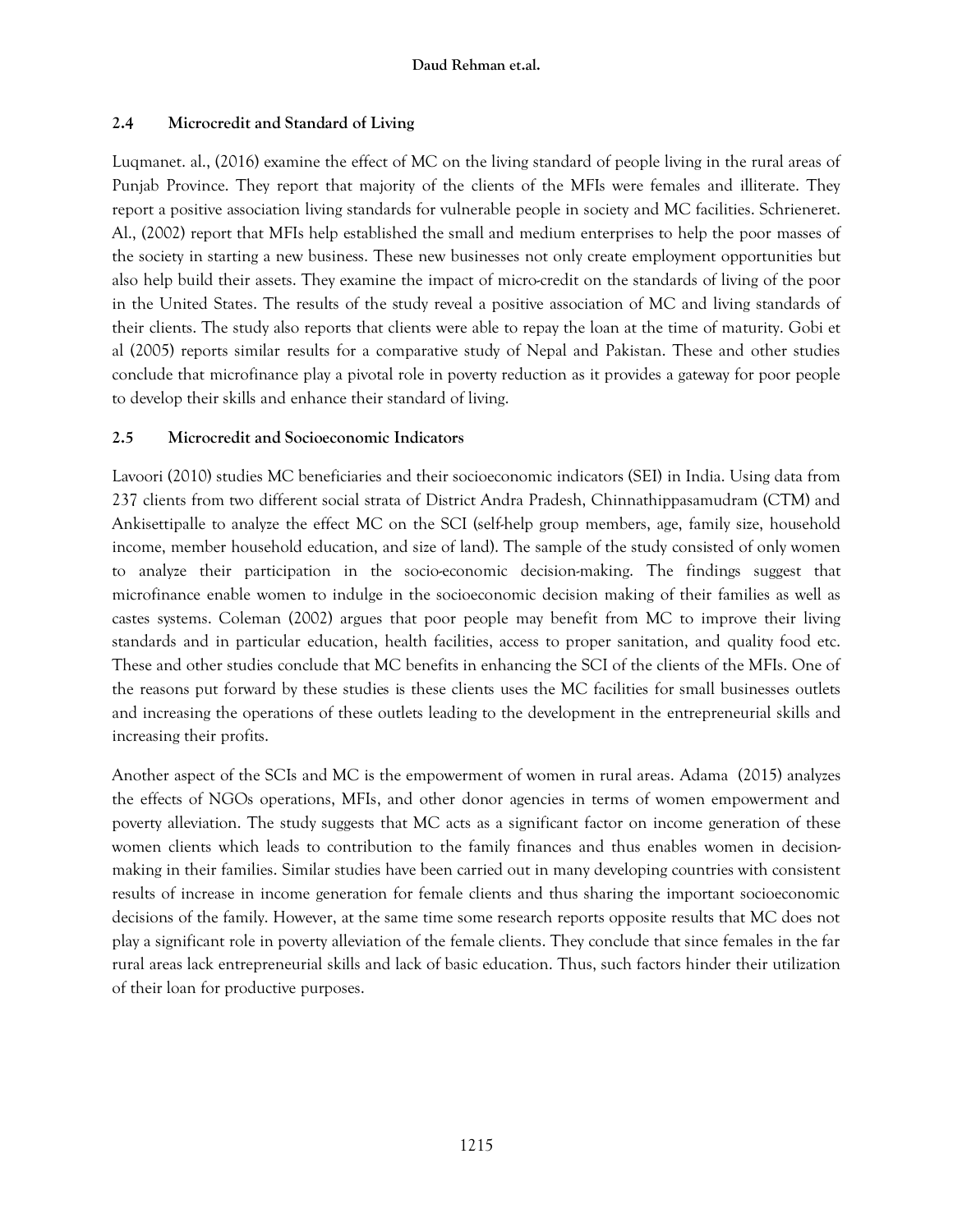# **3. Research Methodology**

As stated earlier, this study empirically investigates the impact of Microcredit on income generation and living standard of the inhabitants of Khushali Bank at Tehsil Batkhela, District Malakand. For this purpose, this study uses descriptive statistics, paired sample t-test, regression analysis and Quintiles Approach.

Different numerical and econometric models have been used for the assessment of MC performance in terms of income generation and living standards. The following various technique are reported with a short description.

- **•** Descriptive statistics are proposed to report demographic characteristics and socioeconomic descriptions of the study sample.
- The t-paired test is proposed to examine the income level before and after utilizing the micro-credit loan.
- The sector-wise income generated from the various sources based on pre and post loan period is investigated to determine the benefits of the MC facility.
- Quintiles approach has been used for the consideration of the statistical figure of various income strata of the poor masses of the society such as (poor, extremely poor and better off).
- In this research, multiple linear regression model is proposed to empirically examine the effects of MC facilities on the income generation and living standard of study sample.

# **3.1 Regression Model**

To investigate the impact of Micro-credit, on income generation and living standard, the study proposes the following model.

# HHIAL =  $\beta_0 + \beta_1 AGE + \beta_2 EDU + \beta_3 EDU2 + \beta_4 HHS + \beta_5 HEXP + \epsilon i$

whereas HHIAL is household income after loan and is as our dependent variable; AGE stand for age of clients of the bank; EDU is used for education and is a proxy for basic education; EDU2 is representing Education square which is used for college and university education; HHS is Household size; and HEXP refers to monthly expenditure on health facilities. Detail measurement and definition of the variable are as under.

# **3.2 Dependent Variable**

Microcredit is our dependent variable for the study. Here we use HHIAL as a basic determinant for microcredit before and after utilizing of loan, to determine the role of micro-credit on income and living standard.

## **3.3 Independent variable**

As discussed above income generation and living standard are independent variables. We used various proxies for it. Such as House hold size, Education, Education square, Age of the population and monthly expenditure. The following sub-section discusses these variables in detail.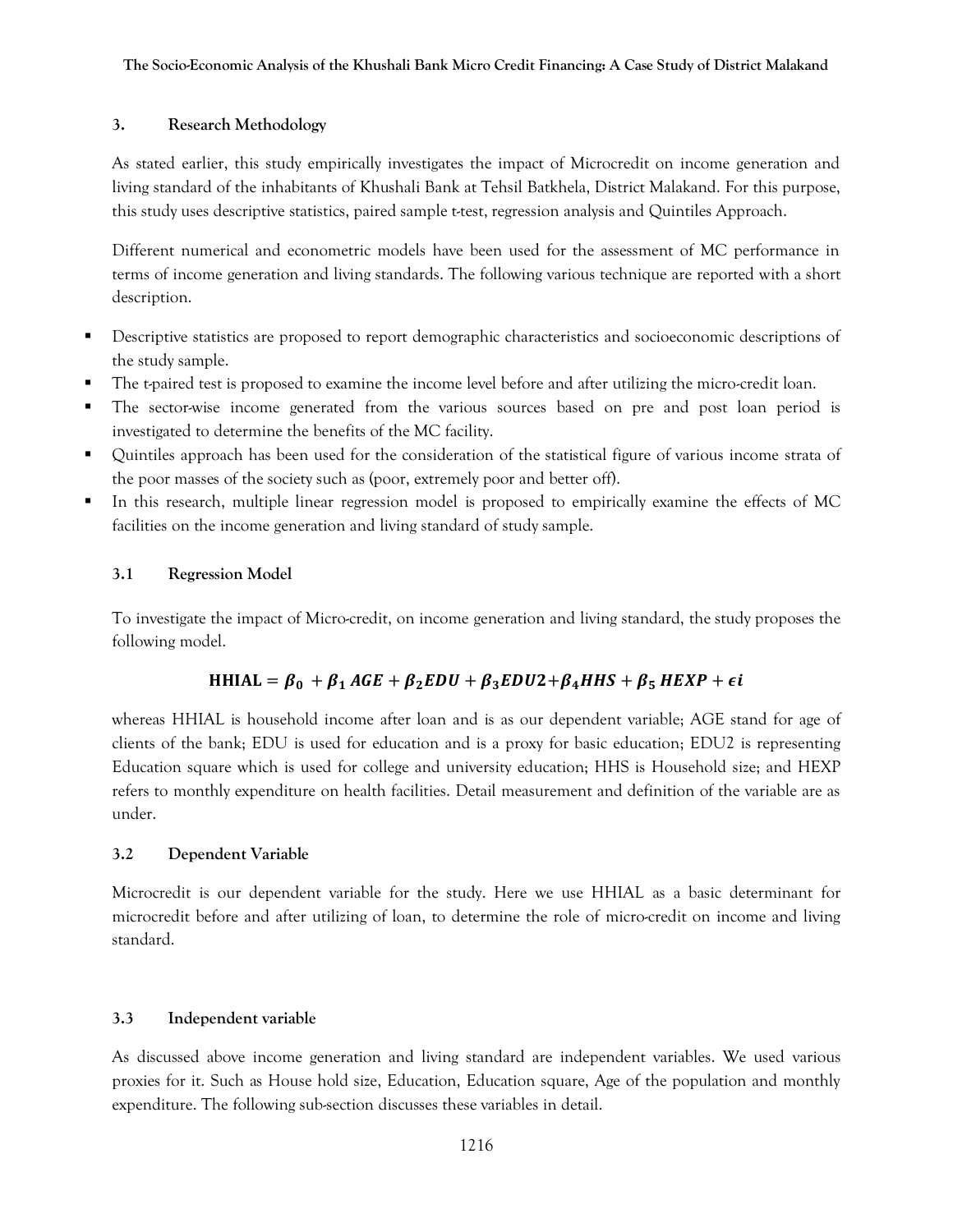## **3.3.1 Income generation**

There is no consensus about the definition of income generation. This guidance focuses on generating income will required to investing in commercial trading activities of goods and services. For this purpose, we use various proxies for income generation such as Household size, Age, Education, Education Square.

# **3.3.2 Living Standard**

Otero (1999) reports that living standard refers to the situation of goodness, comfort in term of better health facility, quality education, food, shelter, and proper sanitation services. Monthly Expenditure before and after using the loan is used for empirical justification.

# **3.4 Sample Size and Data collection**

This study uses primary which is collected from the active clients of the Khushali Bank in the District of Malakand specifically from Batkhela Tehsil. We use structured questionnaire for data collection. As stated earlier, the sample size consists of 200 active clients of Khushali Bank of a rural area of District Malakand. Out of 200 beneficiaries, ten females and one ninety are male respondents. The sample size of the population is classified into three different strata namely extremely poor, poor, and better-off. We use a criterion based on income generation. We state that below Rs. 3000 is considered extremely poor, between 3000 to 6000is taken as poor and above 6000 is used as better-off sample observation.

## **4 Results and Discussion**

Descriptive statistics is used to examine the demographic characteristics of the sample data and other socioeconomic indicators including the lending trends of the selected MFI.

|           | Microenterprise |              | Agriculture |              | Livestock |              |
|-----------|-----------------|--------------|-------------|--------------|-----------|--------------|
|           | income          | income after | income      | income after | income    | income after |
|           | before          | average      | before      | average      | before    | average      |
|           | average         |              | average     |              | average   |              |
| N         | 80              | 80           | 69          | 69           | 51        | 51           |
| Range     | 20000           | 27000        | 24000       | 31000        | 19000     | 27000        |
| Maximum   | 24000           | 34000        | 32000       | 43000        | 25000     | 35000        |
| Mean      | 15013           | 21713        | 16406       | 23623        | 15314     | 21922        |
| <b>SD</b> | 4702.5          | 6046.6       | 5589.7      | 8131.5       | 4713.8    | 6492.6       |

Table 1 Household Earnings from various sources Pre and Post Microcredit

The results show that the average age of the clients is about 33 years (32.85) indicating that Khushali Bank (KB) mostly rely on clients which are in the middle age of their life and likely in the start of their earnings career. The household size of the family is approximately 7 per family in the sample study. About 57% of respondents are married and the rest of the clients are unmarried. Education is deemed to be considered an important indicator of household income though the average education (years of education) of a family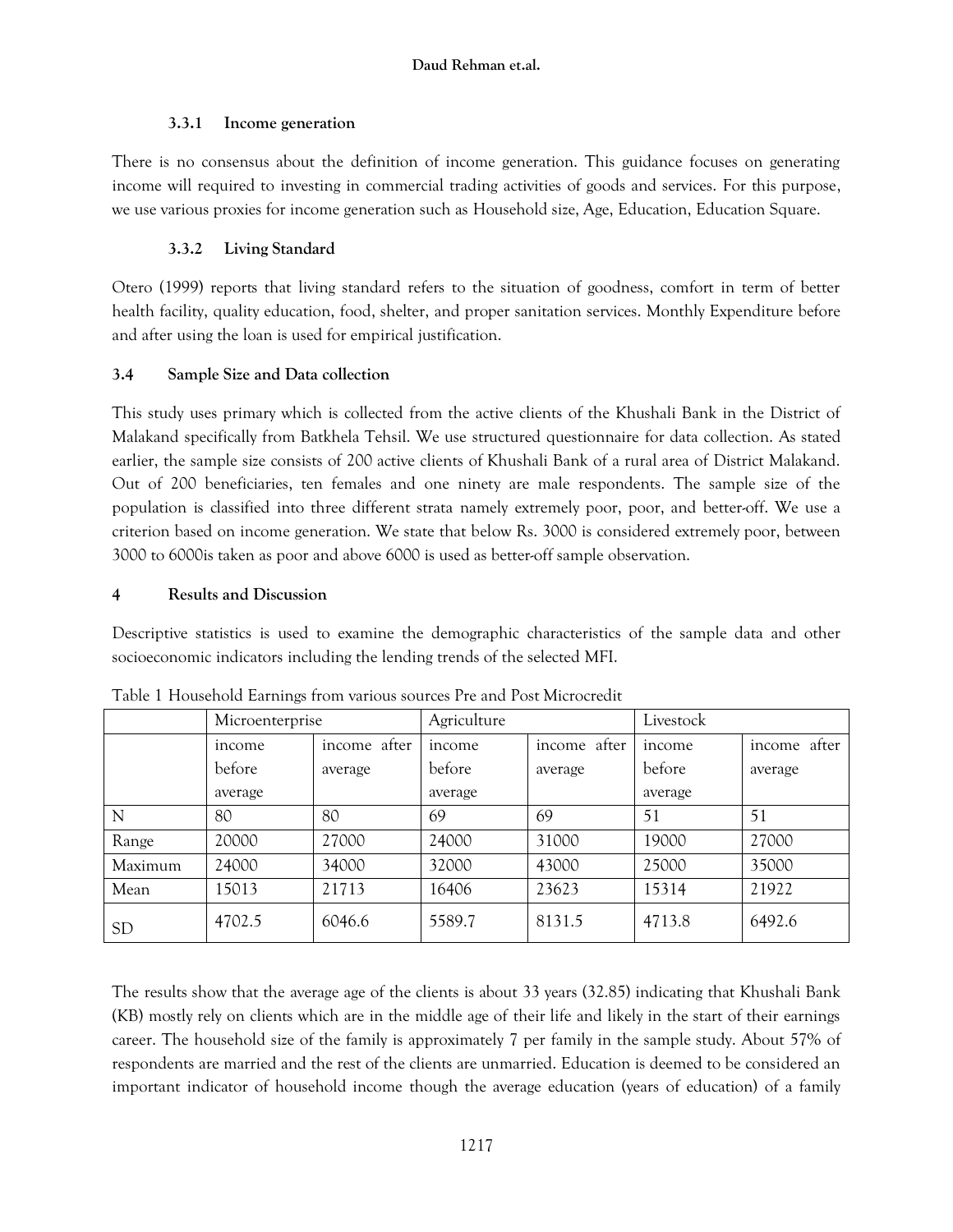#### **The Socio-Economic Analysis of the Khushali Bank Micro Credit Financing: A Case Study of District Malakand**

member is 8 years showing that on average the clients are not educated enough to have the required skills of team management, operations management. The average individual and household income is Rs. 15770 and Rs. 23226, respectively indicating that families are neither better off nor poor.

Moreover, once we divide the data into three different groups (microenterprise, agriculture, and livestock), we find that agriculture is the dominant sector with respect to earnings. This shows that majority of the people around the area are earning their livelihood through agriculture. However, other sectors are also accommodating good number of clients.

Next, we use regression model to investigate the effects of microcredit on the socioeconomic indicators of the clients of the Khushali Bank. As stated earlier, we propose a multiple regression model to examine whether microcredit is helping the poor in income generation based on the post loan perspective.

The determinant of household income is deemed to be considered a theoretically important and econometrically significant variable. The age of the respondent indicates maturity which helps in economic decision-making activities. It is statistically significant which shows that the clients age is an important determinant of a family. Moreover, since these are rural areas and education is not a priority because of them being poor and normally does not have the resources to get access to the education.

| Variable   | Coefficient | t-statistic | Prob  |
|------------|-------------|-------------|-------|
| Constant   | 1.117       | 9.523       |       |
| Age        | 8.69        | 2.491       | 0.014 |
| Edu        | $-3.45$     | $-0.765$    | 0.445 |
| $Edu^2$    | 2.203       | 0.41        | 0.417 |
| <b>HHS</b> | 5.214       | $-2.161$    | 0.032 |
| HExp       | 3.55        | 6.55        | 0.001 |

**Table 2** Multiple Regression Model for Household Income after Loan with age, basic education, higher education, household size and health expenditure

As we reported earlier in the descriptive that the average school years, the clients have spent in this rural area is 8 years, the higher education also is not a determinant of the household income. Furthermore, the education of the client is also considered an important variable that influences the most profitable investment decision and consumption management. A well-qualified person is likely to have good technical and administrative skills and a better understanding of the most profitable business decision which will help to recover the cost of the loan.

The household size is another important indicator of household income which helps in joining hands in saving and consumption. We see that it is statistically significant which shows that size of the family matters in getting loan as well as sustaining it for a long term. The area is rural and normally family members are following the footsteps of their forefathers which in this case are more related to agriculture. An important aspect of the study is the expenditure on the health-related issues. We see that the Health Expenditure is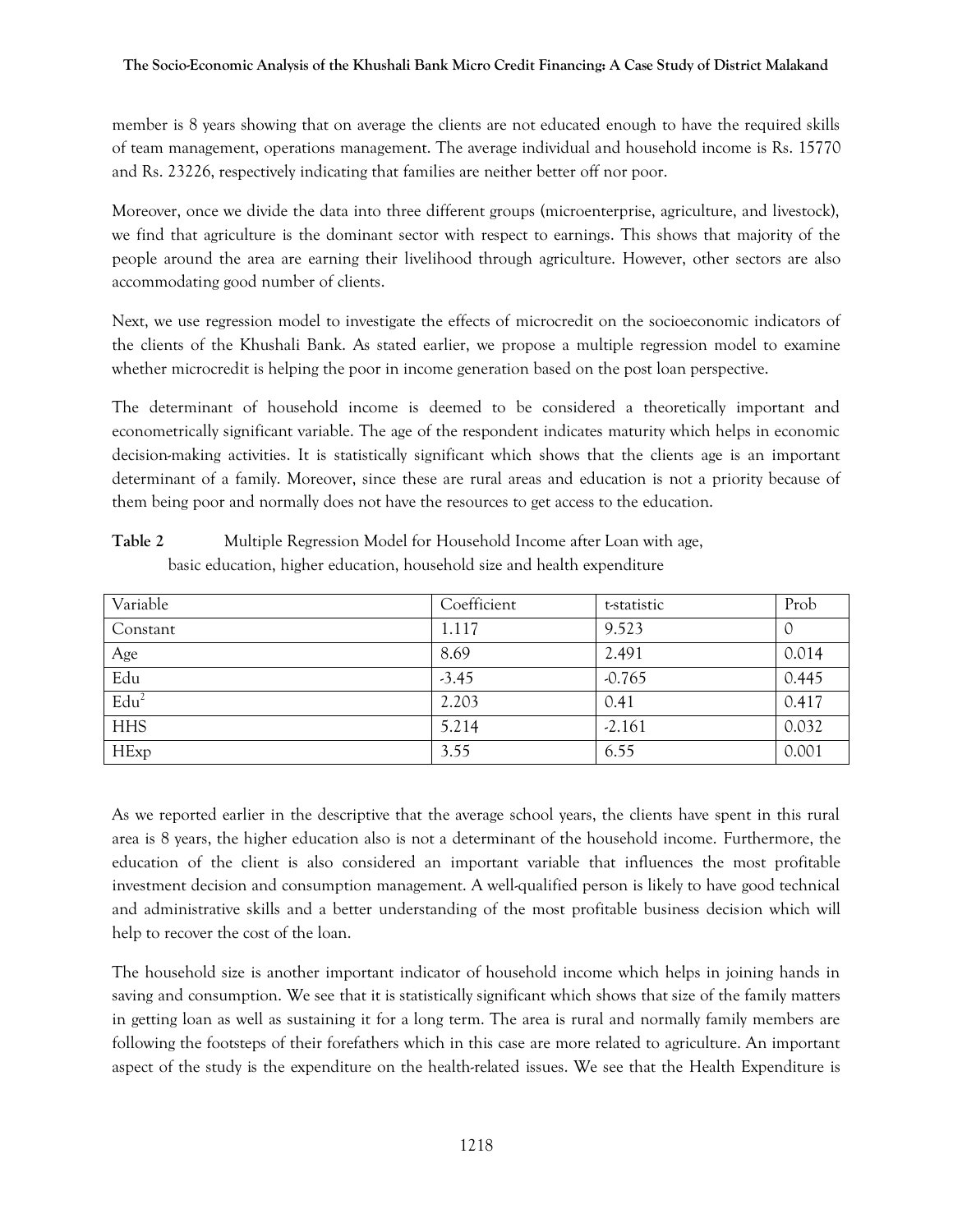statistically significant which is a good indication of the poor people caring for their health and their families' health.

To investigate the economic and socio-economic impact of the MFI in District Malakand, this study investigates individual income, total household income, individual expenditure, and household expenditure for the pre and post loan period. The difference among these variables seems to be statistically significant except for basic education and tertiary education.

We report test of differences between the variables of the study for the pre and post loan period in Table 3.We shoe that microcredit brings a positive change in terms of total monthly expenditure, total individual income, and total household income before and after utilizing microcredit. These results are statistically significant. We conclude, based on the reported results, that the MC facilities used by clients economically empower them with respect to socioeconomic indicators.

Table 3 Abstract of statistical inferences: economic impact noticed

| Element                                         | t-value | Probability |
|-------------------------------------------------|---------|-------------|
| Total Monthly Expenditure before and after loan | 3.38    | 0.001       |
| Total Individual Income before and after loan   | 6.99    | 0.000       |
| Total Household Income before and after loan    | 20.85   | 0.000       |

Furthermore, the sector-wise economic impact has been also estimated for household income dependency. As discussed earlier, agriculture, microenterprise, and livestock are their main sources of earning in for the study sample. All the income-generating activities are statistically significant corresponding to personal income from all the sources. Income and monthly expenditure are often used as a proxy for poverty reduction/alleviation and the living standard of the client.

Table 4 Socioeconomic Indicators

| Variable                         | after loan | before loan |
|----------------------------------|------------|-------------|
| Individual per capita income     | 22275      | 15470       |
| Household per capita income      | 29907      | 23146       |
| Household per capita expenditure | 20100      | 17200       |

\*significant at 95% confidence level

We measure the individual per capita income, household per capita income and monthly per capita expenditure to compare the pre and post loan period income and consumption. We report that the per capita individual income of the clients on average has increased from Rs. 15470 to Rs. 22275; the household income before loan was Rs. 23146 while it increases to Rs. 29907. We also show that accordingly with the increase in individual and household income the expenditure also gets increased from Rs. 17200 to Rs. 20100. We report that these statistics before and after utilizing micro-credit are found statistically significant at a 95% significant level.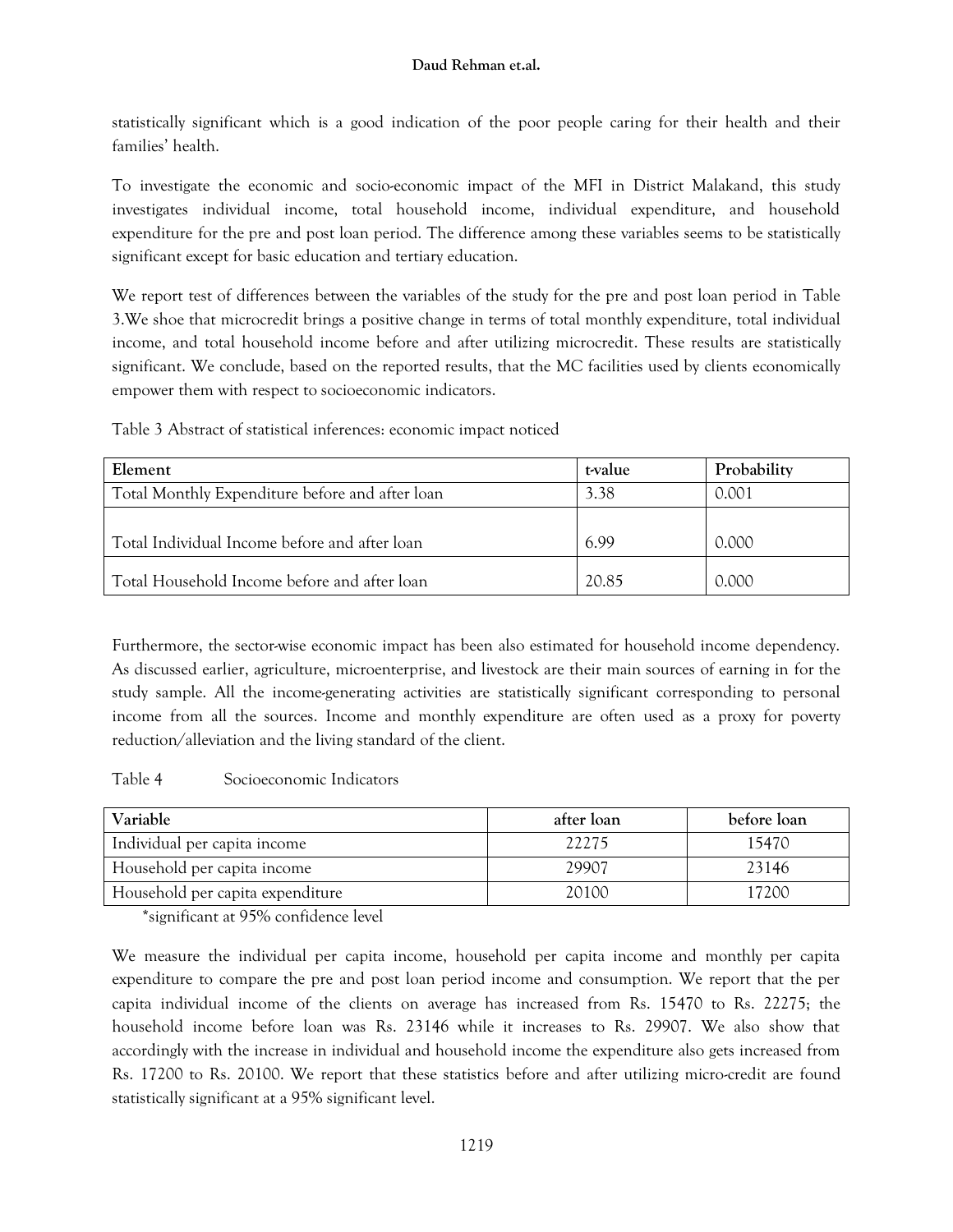| <b>Statistics</b> | <b>HH</b><br>income<br>before loan | HH<br>income<br>after loan | Difference | Improvement in HH income<br>$\%$<br>after loan |
|-------------------|------------------------------------|----------------------------|------------|------------------------------------------------|
|                   |                                    |                            |            |                                                |
| quintile-1        | 12595                              | 18700                      | 6105*      | 32.64                                          |
| quintile-2        | 18663                              | 25238                      | 6575*      | 26.05                                          |
| quintile-3        | 22200                              | 28300                      | 6100*      | 21.55                                          |
| quintile-4        | 26825                              | 34150                      | 7325*      | 47.36                                          |
| quintile-5        | 35450                              | 43150                      | 7700*      | 48.2                                           |
| Overall           |                                    |                            |            | 35.16                                          |

Table 5 Income Generation Indicator through Microcredit

Source: quartile (Q2-Q1)/Q2\*100= % VALUE

As discussed earlier for household income determination, we divide the study sample into three strata (poor, extremely poor and better-off). The first and second quintile comprises of the extremely poor segment of the study sample; the third quintile comprises the strata based on poor category respondent sand the fourth and fifth quintile represents the better-off sample of the study. Table 5uses household data for pre and post loan period. The difference between the first, second and third quintile are very small for the pre, and post loan period as compared to the fourth and fifth quintile. This indicates that the poor and extremely poor also get benefit from microcredit facilities offered by microfinance institutions.

## **5. Conclusions**

This study investigates the impact of microcredit on the socioeconomic indicators of the clients of the microfinance institutions. Based on the premise that people living below the poverty line does not have access to regular and commercial banks for loans. Moreover, since these commercial banks have very stringent and excessive documentations required besides strict and heavy mortgages and guarantees. Moreover, not having high level of education and specific skills, rural areas have very rear access to quality life and clean and neat environment with good health facilities. Using a primary data of 200 active clients of one of the leading banks of the microcredit, we investigate whether microcredit funding provides opportunities to the rural area inhabitants. We collect data from the District of Malakand the northwest province of Pakistan through a survey method of data collection. Using statistical tools such as paired t-test, quintile approach and multiple regression, we show that availing microcredit facility increase the income generation of the study sample up to 35.16%. We also find that such MC facility improves the socioeconomic indicators of people of this rural area. We conclude that this study helps in identification to the policy makers for an increase in the microcredit facilities to the rural areas of the developing nation such as Pakistan. We also infer that MC facilities needs to be made available with very less restrictions and low levels of mortgages and guarantees. The government and policy makers need to take actions to uplift the lives of the poor masses and deprived segments of the society.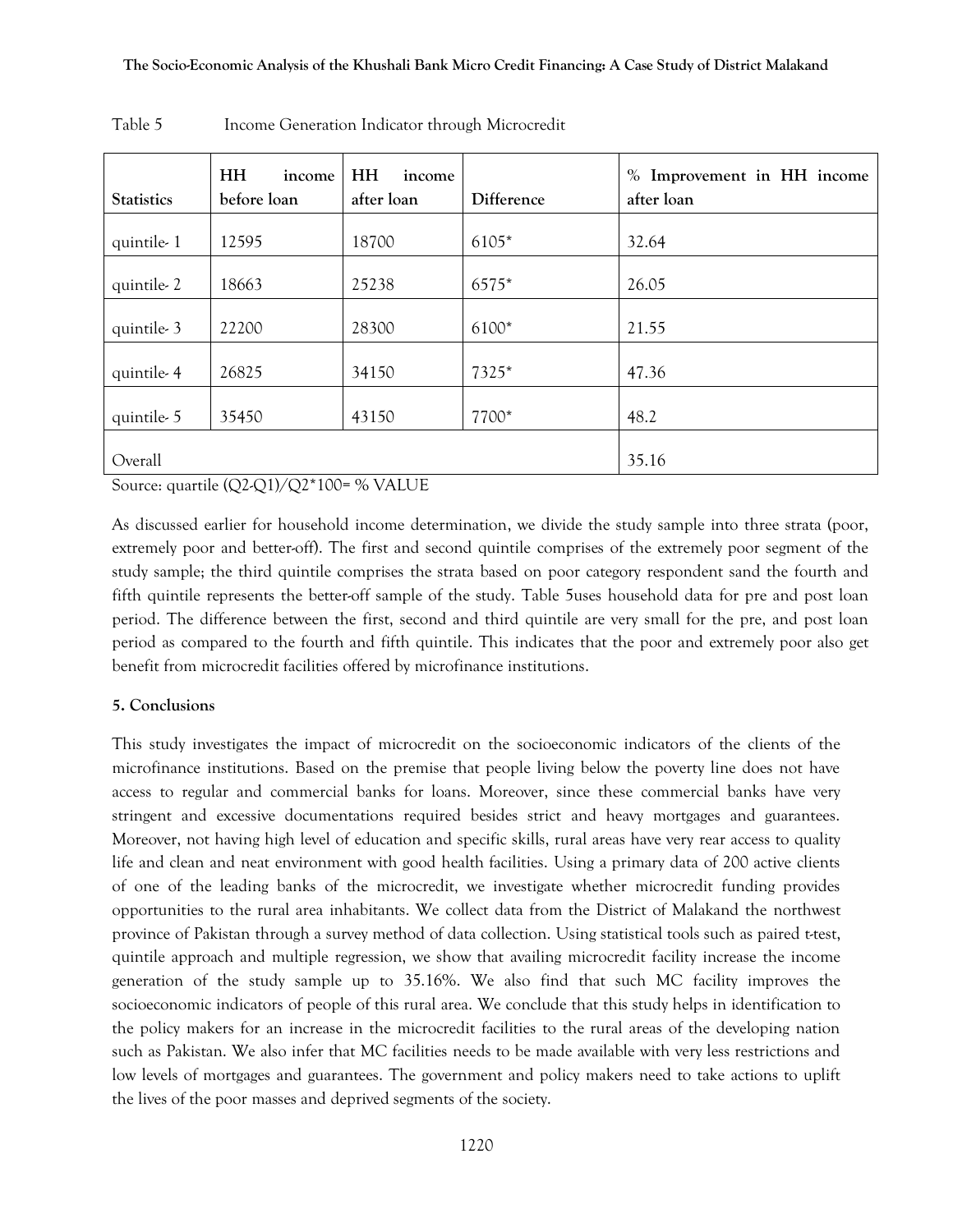#### **References**

- Adama J. I. (2015, Volume 6, Number 3 ). Micro-Credit as a Strategy for Poverty Alleviation among Women. Journal of Business Studies Quarterly
- Ahmed, Z. S. (2003). Poverty Alleviation through Micro-credit.
- Alemu, B. A. (2006). Microfinancing and poverty reduction in Ethiopia. A Paper prepared under the Internship Program of IDRC, ESARO, Nairobi.
- Alemu, B. B. ( 2006). Microfinancing and Poverty Reduction in Ethiopia
- Ali, A., &Alam, M. A. (2010). Role and performance of microcredit in Pakistan
- Chirkos, A. Y. (2014). The impact of microfinance on living standards, empowerment, and poverty alleviation of the poor people in Ethiopia, A case study in ACSI. *Research Journal of Finance and Accounting, 5*(13), 43-66
- District Wise Census Results Census 2017" (PDF). www.pbscensus.gov.pk.
- Enisan, A. A., & Oni, I. O. (2012). Impact of microfinance on poverty alleviation in Ondo State, Nigeria. *Australian Journal of Business and Management Research, 2*(9), 31-37.
- Idris, A. J., &Agbim, K. C. (2015). Micro-credit as a strategy for poverty alleviation among women entrepreneurs in Nasarawa State, Nigeria. *Journal of Business Studies Quarterly, 6*(3), 122-132.
- Karlan, D. S. (2001). Microfinance impact assessments: The perils of using new members as a control group. *Journal of Microfinance/ESR Review, 3*(2), 5-19.
- Khan, M. A., &Rahaman, M. A. (2007). Impact of microfinance on living standards, empowerment and poverty alleviation of poor people: a case study on microfinance in the Chittagong District of Bangladesh.
- Khan, N. A. (2014). The impact of micro finance on the household income and consumption level in Danyore, Gilgit-Baltistan Pakistan. *International Journal of Academic Research in Economics and Management Sciences, 3*(1), 180.
- Khan, N. A. (2014). The Impact of Micro Finance on the Household Income. International Journal of Academic Research in Economics and Management Sciences, 2226-3624.
- Khandker, S. R. (2003). Micro-finance and poverty: evidence using panel data from Bangladesh. *Available at SSRN 636307.*
- Lavoori, V. (2011). Microfinance impact on women's decisions. Lavoori and Paramanik *Journal of Global Entrepreneurship Research*